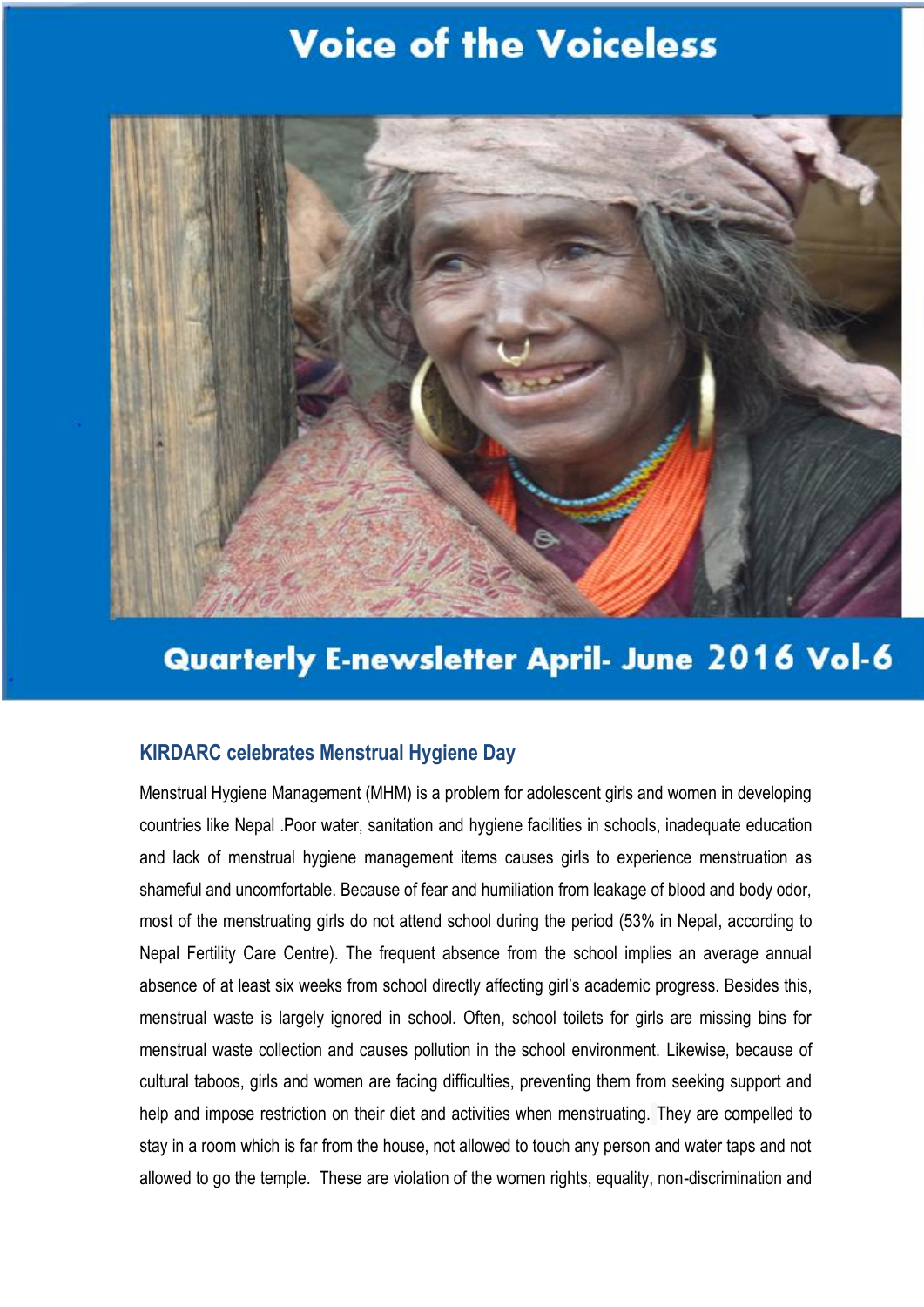right to dignity. These are the issues which are deeply persisting in our communities. Thus in recent year, international concern for MHM, has focused on the need for dignity and privacy, on raising awareness to break the silence and stigma, making safe and effective MHM absorbents accessible, and improving the school environment.



Thus to break cultural taboos and raise awareness on importance of good menstrual hygiene management for adolescent girls and women, each year on May 28, Menstrual Hygiene day is celebrated by global community. This year theme is

**School girls preparing sanitary pad at Jumla**

"Menstruation Matters: Everyone Everywhere". In Nepal, the slogan is contextualized as "Men in Menstruation".

KIRDARC Nepal in coordination with government agencies and I/NGOs, third international MHM day was celebrated in **Jumla** district by organizing different activities at district and VDC level. The main objective of MHM day celebration was to serve as a platform to bring together individuals, organizations, and media to create a unity and raise strong voice for the adolescent girls and women to break the silence and stigma. Different kinds of activities were organized to celebrate the day. Training on sanitary pad production to the adolescent girls of the schools was organized on May 27, in four cluster (Bijayanagar, DIllichaur, Kudari and Narakot). Total 87 school girls, 11 female teachers and 3 male teachers from 12 schools of 1 Municipality (Chandanath) and 9 VDCs were oriented on menstrual hygiene management and sanitary pad production. Similarly radio program was organised on May 28, between WSSDO, DEO, WCO and DHO with the objective to outreach greater beneficiaries. Interaction was mainly focused on menstrual hygiene problems cultural taboos and steps from government agencies to break these superstitious belief and cultural taboos both at community level and schools. Also issues regarding menstrual problems at schools

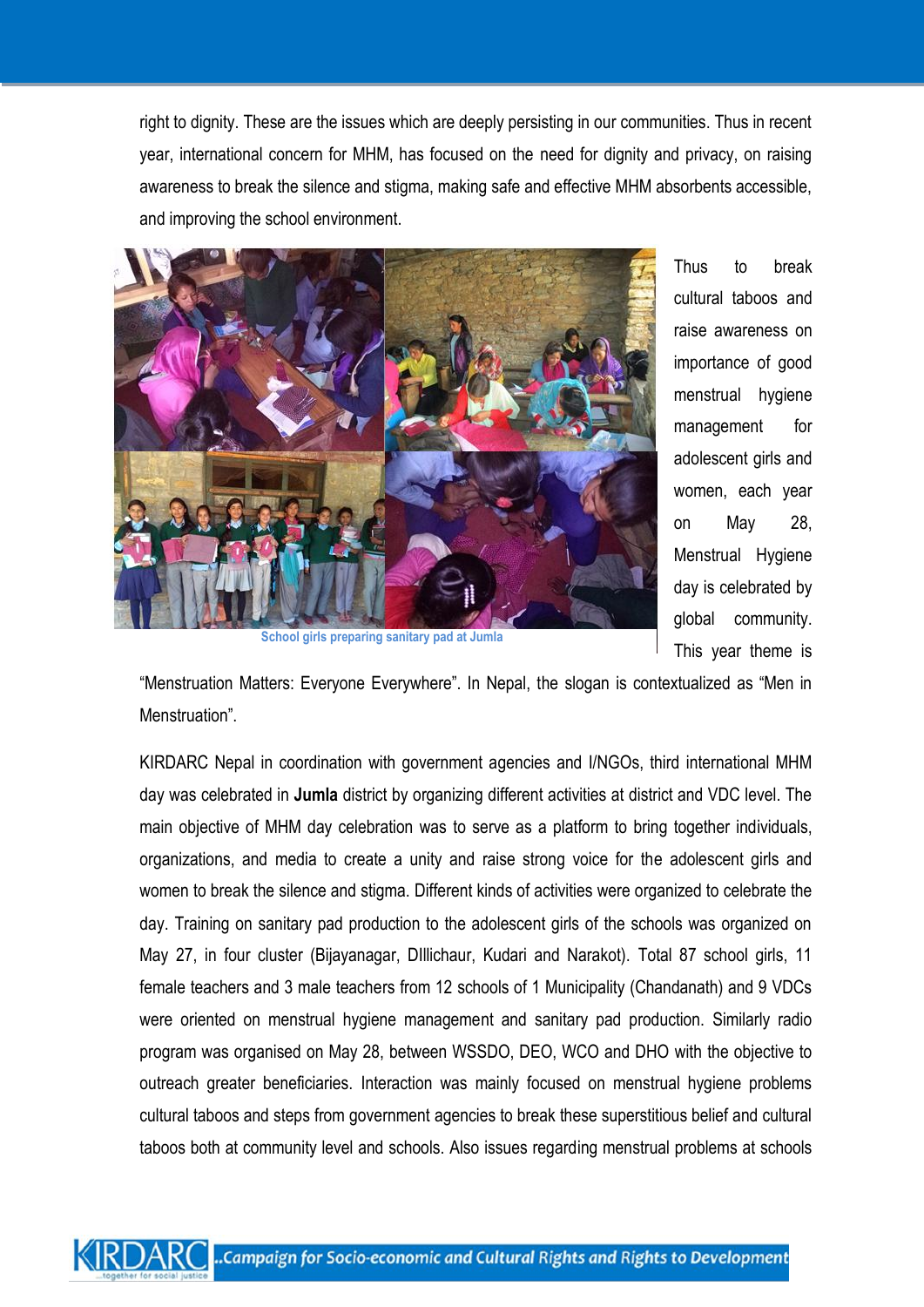were discussed. There was active participation of school girls, female teachers in all clusters: and all the stakeholders were enriched in-depth knowledge of menstruation.

## **MHM Day celebration at Kavre district**

KIRDARC Nepal with financial support from Water Aid Nepal celebrated the MHM day in collaboration with District Health Office (DHO), District Education Office (DEO) and District WASH Coordination Committee (DWASH-CC). Several rounds of meetings were held with the district level concern stakeholders (DWASH-CC, DEO, DHO, School teachers/RPs) as well as with Water Aid Nepal and NFCC. The day was celebrated to develop common understanding on importance of MHM day among the concerned stakeholders in Kavre district.

The activity was mainly focused on sensitizing the menstruation hygiene and its proper management with a vision to equip Kavre district with proper MHM plan and MHM friendly infrastructures. District and VDC level stakeholders (government and non-government) were sensitized on the issue. Local political leaders are also sensitized and ready to influence and enforce the policy for implementation. All stakeholders committed to provide/contribute to safe and free menstrual space.

*"KIRDARC Nepal is only organization which is in the first row among all others for doing good coordination and contributing on WASH campaign of the district. This is only one organization who initiated the all the program activities under the banner of DWASH-CC which has really make us more responsible (DWASH-CC/government stakeholders towards the WASH campaign. It is really wonderful job done by KIRDARC Nepal and hope for its continuation in further days." Mr. Ramkaji Kafle, DWSSDO WASH focal Person"*

*Change is not possible unless and until we start. So let's start to think positive from ourselves first and then think about others to change the society. DDC will definitely contribute to lunch the MHM campaign in the district along with all stakeholders in the district. Mr. Bidur Gautam, WASH focal person from DWASH CC (DDC)*

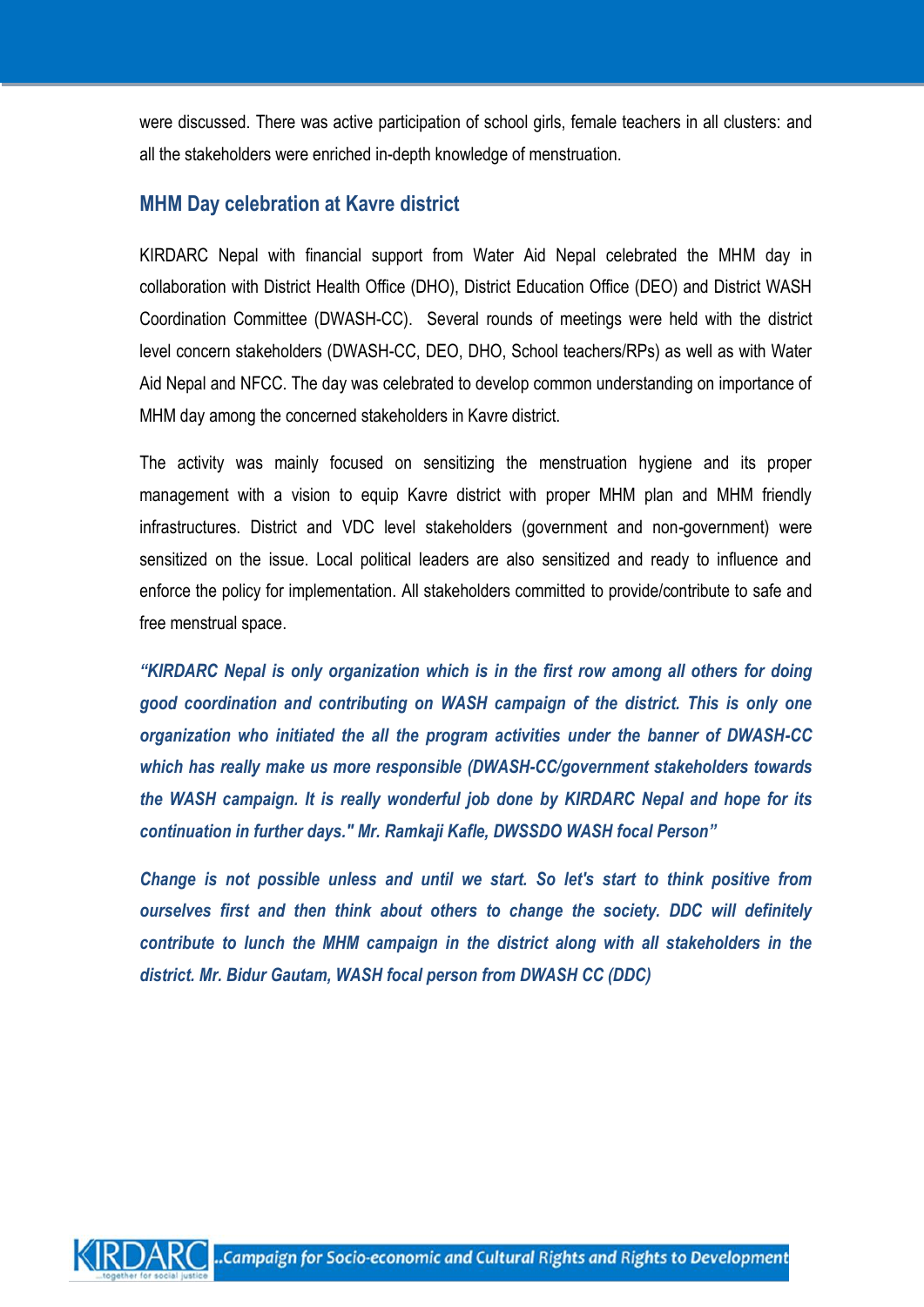## **Youth Conference an AASA initiative**

With slogan of youth are present and children are future youth conference was organized on 17 June 2016 at Surkhet. There was participation of 200 Youths from VDC and municipality of Surkhet district. This event was organized by District Development Office, District women and Child Office and *Animators and Adolescents Association for Social Action (AASA)* network. There was wider participation of stakeholders such as Chief District Officer, Vice Chancellor from Mid-western University, Surkhet, Chief Women Development Officer, Government and non-government office, political parties and journalists.

In the conference, a paper was presented by AASA, Network to highlights issues of youth, and challenges faced by them.



#### After paper

#### **Participants of the conference**

presentation, discussion was held on paper. Five points declaration was declared based on paper presentation findings. The major points of declaration highlighted on child marriage and appealed all stakeholders to eradicate child marriage and support on this campaign. Similarly, they appeal the stakeholders to eradicate existing corruption in the district with strong mechanism. As there is not any separate committee to deal with youth issues they appealed for formation of district youth council at all district. They force for effective mobilization of *yuwa sworojkar* program to create job opportunity inside country.

All the stakeholders appreciated the conference as it was first initiation by AASA, Network. The program was successfully concluded with delivering good message regarding youth issues. They agreed to make a plan for youth development and endorsed in DDC. As agreed, all DDC budget regarding youth and children will be guided by this action plan in upcoming fiscal year. DDC committed to circulate the decision to all VDCs.

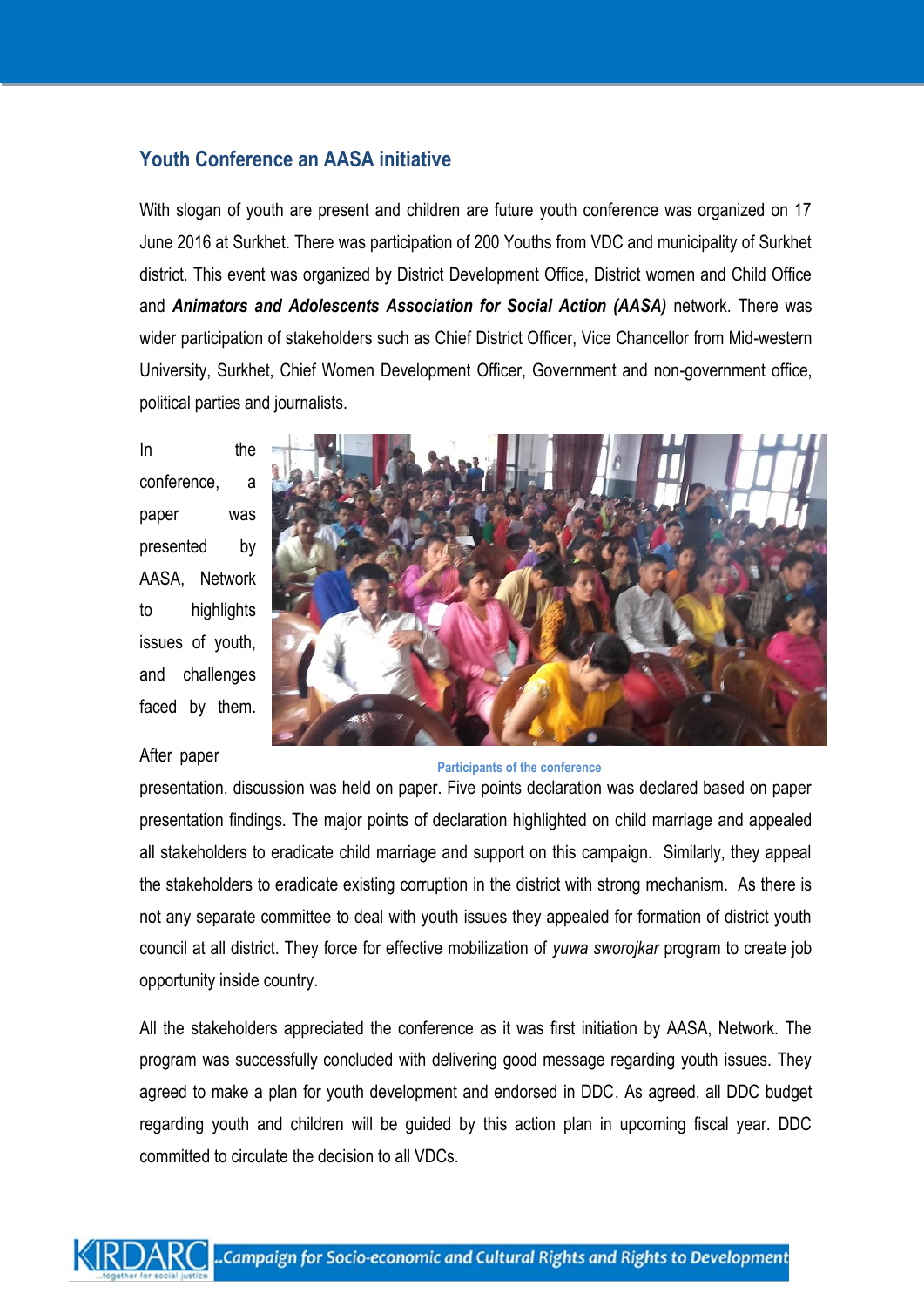#### **Building the foundation of HRBA**

KIRDARC has implement a project for the period of Jan-2016 to 2018 called 'AADHAR', "**Building the Foundation of Human Rights Based Approach in Local Development Process for Promotion and Protection of Human Rights in Mid-West Nepal**." It is being implemented in 5 district of Karnali region covering 25 VDCs, with strategic intervention in Surkhet. The project assumes that without ensuring the conducive environment for those marginalized and excluded citizens/communities to participate in, contribute to, and benefit from local development process, it is not possible to eliminate poverty and restore their human dignity. Consequently, the project aims at empowering people (marginalized and excluded groups), facilitating between right holders and duty-bearers, as well as, strengthen communitybased groups to flagship human rights (HR) violations, particularly economic, social and cultural (ESC) rights. This project is implemented by KIRDARC and consortium partners (Women Welfare Society (WWS), Midwestern University – Conflict and Peace Studies (MWU-CAPS) and Mission East (ME)). WWS will impart its expertise of gender and social inclusion, Mission East will support on disability inclusion, CSOs capacity strengthening through Change Triangle Approach and MWU-CAPS will devise local community and organization friendly HRBA tool kit. Some district level campaigns like celebrating world health day

and menstrual hygiene day have also taken places. The main idea of celebrating these days were linked with women's right to health and



**People gathered for discussion**

current social malpractices that has hampered enjoyment of realizing right to health. In addition, AADHAR has also started forming youth and women groups at VDC levels to conduct weekly human rights class through reflect model, which is envisage to generate empowerment among them to finally get involved to promote and protect human rights violation at local level through social initiatives.

The project is now in its initial stage and looks forward to work with National Human Rights Commission, University, Government agencies and local CBOs and CSOs to build the foundation of human rights based approach to local development. It is a highly ambitious project that envisage localizing NAP-HR, reduce HR violations, mobilize CSOs to mainstream GESI and play watchdog to prevent human rights violation, develop HRBA tool-kit to fit in local context, roll out academic curriculum in MWU/CAPS, and conduct policy dialogue at regional and national level.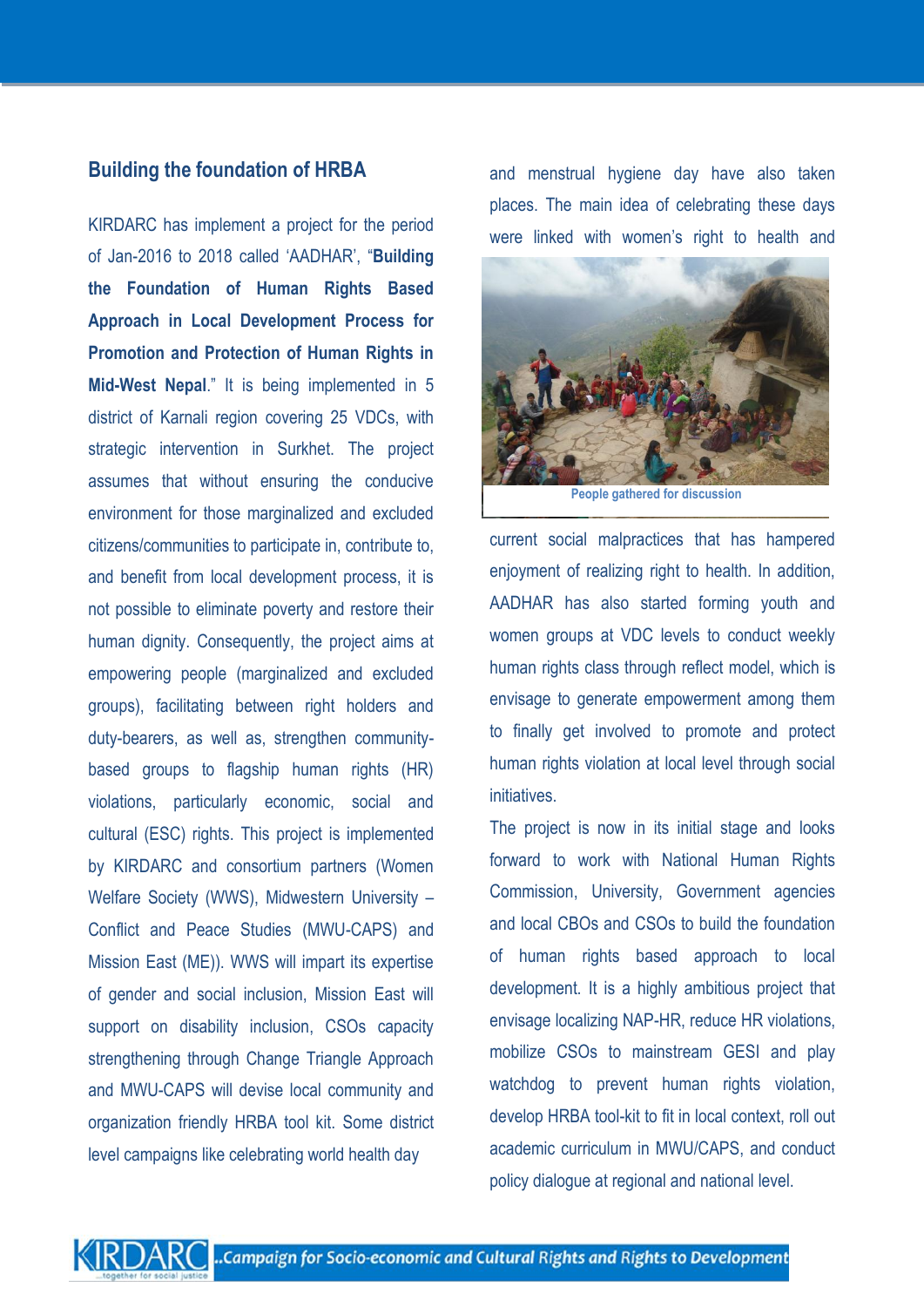## **Happy Village Campaign at Surkhet District**

Belchaur Self Help Group (SHG) was formed in Kunthari VDC ward no-5, Belchaur village at Surkhet district in 2008 with the initiation of health post. In initial period SHG was only focused on spreading health awareness activities but after the KIRDARC Nepal intervention on the VDC through SABAL program in 2011 various activities were initiated such as capacity building of group i.e. leadership, saving credit, REFLECT session through which the group is empowered on their rights, social issues, developed leadership and social transformation. Now Belchaur SHG has become as model group in Kunathari VDC.

With the concept that change begins from home the SHG started **Happy Home Campaign** and the campaign was successful. Now the SHG had initiated a campaign called **Happy Village** to make the village happy and prosperous. Happy village aims the establishment of society with equity, peace and social justice where all people in the society could enjoy respected and dignified life and exercise their rights without any discrimination. For happy village, they had developed a plan. They had also developed guideline for facilitation and declaration of happy village. Different steps are also identified for developing the happy village.

Step 1: This step is about realization and commitment. In this stage, SHG conducts group meeting shares concept about happy village and its need and makes realization to people about happy village campaign rational and its impact. Group members will be oriented on their roles and responsibilities of group members to make happy village.

Step 2: In this step the group makes vision and action plan. Indicators of happy village will be developed by the group. In this section they will identify two levels of activities and plan, first is those activities which could be implemented by group initiation and second is those, which need support from government and nongovernmental agencies. They categorize the indicators of happy village in household and society level in different areas.

Step 3: This step implements vision and action plan. Now SHG implements those activities which they can effort at community level i.e. sanitation campaign, school campaign, tree plantation etc. Those actions which they can't implement themselves, they will interact with government and nongovernment organization at district and share their action plan and get commitment to implementation their plan.

Step 4: This stage monitors and evaluates the happy village campaign outcomes.

Step 5: This stage declares the village as happy village.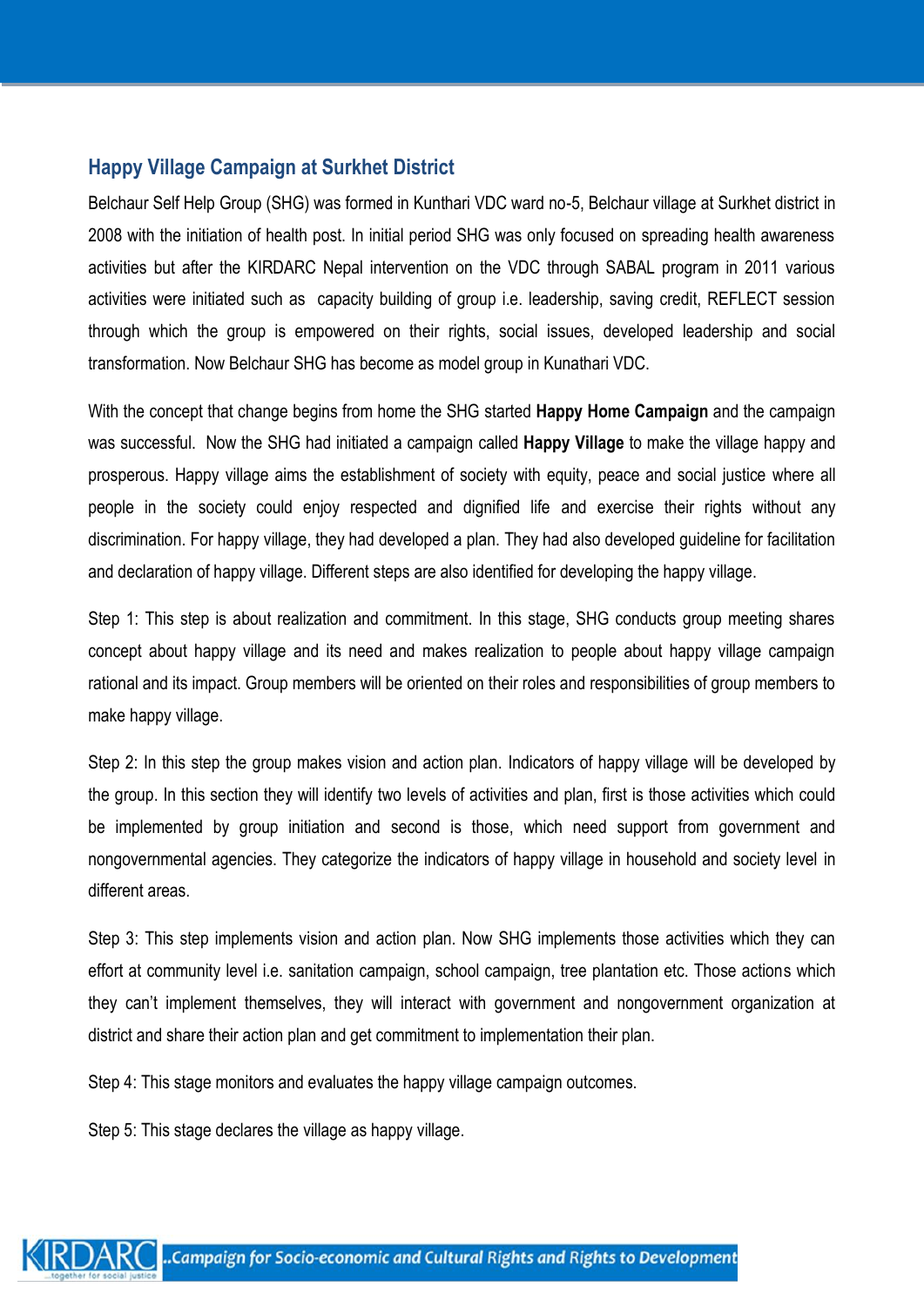Step 6: After declaration of happy village, different committees will be formed for regular monitoring of impact of happy village.

On 1st June-2016, Belchaur SHG organized an interaction meeting with a presentation on happy village concept, its indicators and action plan. They invited different stakeholders, VDC Secretary, teachers and leaders of different political parties. All the stakeholders were impressed by happy village concept and they expressed their commitment and solidarity to the campaign and promised to provide support.

## **Analyzing the impacts of Disaster and Climate Change**

Mountain people are more at risk from the negative consequences of Climate Change and the least equipped to withstand and adapt to it. In order to identify the impacts of climate change at mountain region, KIRDARC has developed disaster and climate monitoring diary to monitor the change of climatic condition which effects day to day life of the people residing in that region. The monitoring diary also includes other parameters like disaster, agricultural productivity, water availability and so on. Beside that KIRDARC has installed the rain gauge to measure rainfall pattern in its working districts. Data collection with the use of disaster and climate change monitoring diary has started to collect information on impacts of DRR and CCA. To get the data from the ground level, data collected by Local Disaster Risk Management



**Climate change monitoring diary**

Committee (LDRMC) and ADCR members every day, the data obtained from the diary then collected, compiled, monitored and analyzed. On the basis of obtained data from local level, KIRDARC is also planning to develop database for data visualization. It helps to identify the local level issues and raise voice to develop proper adaptation plans and programs at local to national level.

#### **Establishment of DRR and CCA Resource in KIRDARC**

With the aim of strengthening organizational capacity and let to know the information related to DRR and CCA of Karnali and other region of world, KIRDARC established a regional resource centre for DRR and CCA at its





 $\mathsf{ARC}$  ..Campaign for Socio-economic and Cultural Rights and Rights to Development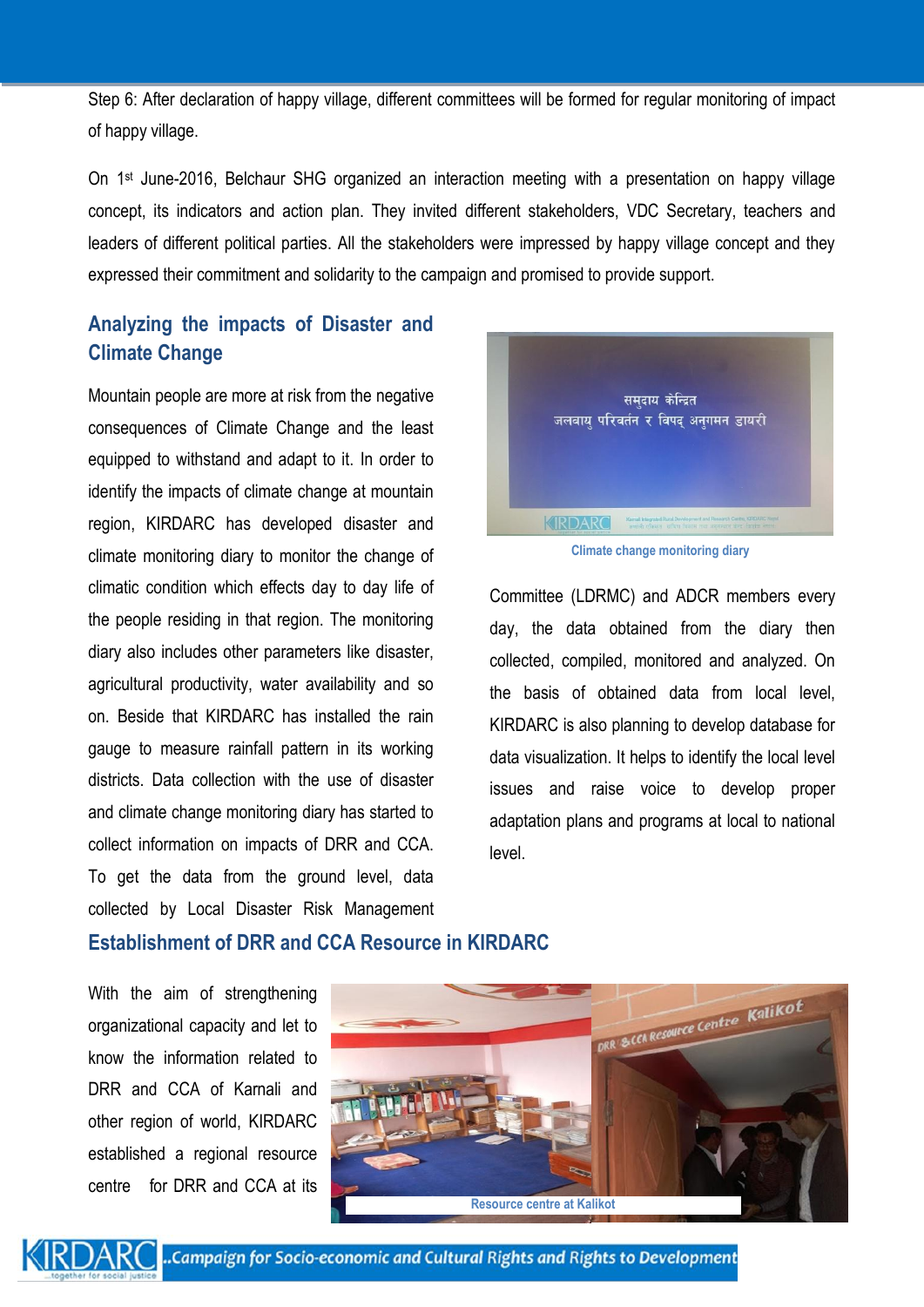program districts Humla, Mugu and Kalikot recently. Initially, the resource centre includes KIRDARC Publications, Audio Visual, Newspapers, and Emergency Response Materials: First Aid Kit, Go Bag, Audio-Visual etc.

## **Dolpa celebrates 17th Sanitation Week**

Sanitation access of Dolpa is 87% to achieve the set goal of Nepal government to declare Nepal as an open defecation country till 2017 AD (Sanitation Master Plan-2068 BS).

17th Sanitation week was celebrated from 3rd to 11th of June with the key stakeholder WSSSDO, DDC, DEO and DAO with facilitation of KIRDARC - Nepal and Red Cross, Dolpa with financial support of SNV and UNICEF Nepal.

Different kinds of programs were conducted to celebrate the sanitation week such as rallies with play card and banner for better



**Glimpses of the event**

sanitation, environment day celebration with street drama and tree plantation, clean up campaigns, monitoring of sanitation and hygiene practice of Government and Non-government office. These kinds of campaigns helped to raise awareness among district stakeholders and local community regarding best sanitation practice and hygiene.

## **Consultation meeting of NCSMI**

To discuss on current mountain issues regarding the impacts of climate change and its impact in livelihood of mountain region/indigenous communities and enhance civic engagement to improve socio-economic wellbeing of the communities and facilitate appropriate development actions, KIRDARC Nepal organized the consultation meeting of Nepalese Civil Society Mountain Initiative (NCSMI). The meeting decided to prepare the draft strategy and operational guideline/rule of procedure of NCSMI and involve wider stakeholders for their effective engagement. NCSMI is conceptualized as a development initiative owned by civil society and facilitated by governments to debate, advocate and ensure sustainable mountain development in Nepal after the National Conference on Climate Change and Environmental Threats: Protecting Lives and Livelihoods of Mountain People' (30-31 October, 2014 Rara, Mugu) which was organized by Ministry of Population and Environment (MOPE). KIRDARC Nepal in strategic collaboration with different development partners

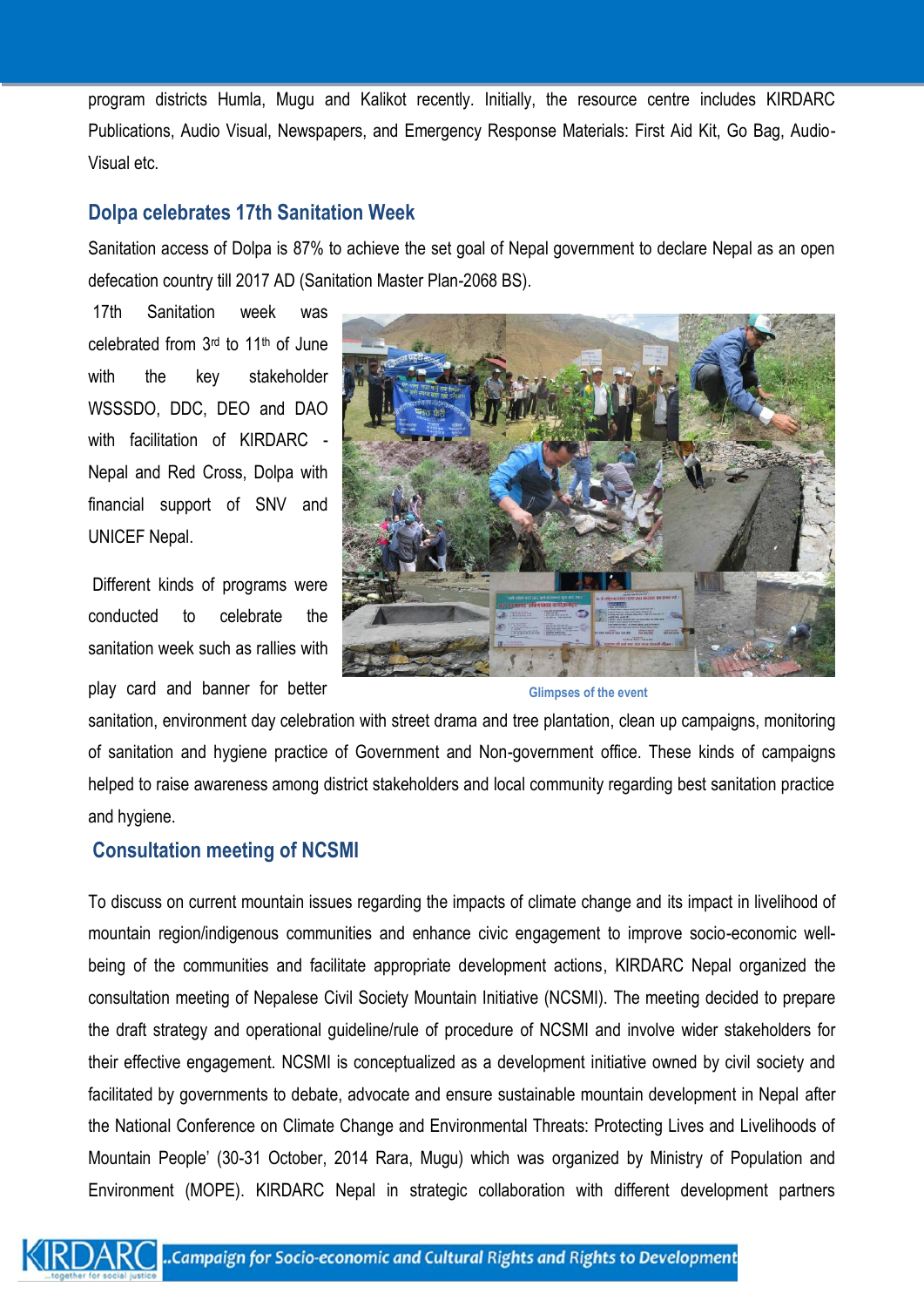organized 'in order to draw the attention of policy makers and different government and non-government organizations and to promote and protect the rights of mountain people.

#### **Transforming Lives, Transforming Livelihoods**

#### *From Labour to Plumber*

**"I** was born in remote village of Sinja Valley where the development progress is almost isolated. My parents were illiterate so instead of sending me to school I was sent for grazing cattle and field work for almost 6 months. For the rest of the period I was compelled to do labour work in my village and sometimes in India. There was huge scarcity of water supply in my village but after the intervention of WASH project implemented by KIRDARC Nepal from the financial support from Water Aid the problem was solved. The project was not only about supplying water in the village, it was integrated. I received various trainings related to plumbing and my capacity was strengthened. I was assigned to operate and maintain the existing water supply system and I did my job well. I was further assigned to work in other water supply system at VDC. I was happy when I got overall responsibility of plumbing work of hot water bathroom construction as well as CGD latrine in adjoining ward of my VDC. I received similar offer to work in various VDC's of the district. When I was a labour I rarely received Rs 400 per

day but now I am skilled so I get minimum Rs 800 per day and the work is very easy. I used to spend my days playing cards and there used to be many conflict in the family. But now I am earning well from my job and there is no more conflict in my



**Nanda Ram Rokaya fitting the water pipe**

family. I would heartily thank KIRDARC Nepal for turning a labour into skilled plumber and changing my socio-economic conditions." I am very happy and satisfied.

(Nanda Ram Rokaya, Chema, Badki-4, Badki VDC, Jumla district, Nepal)